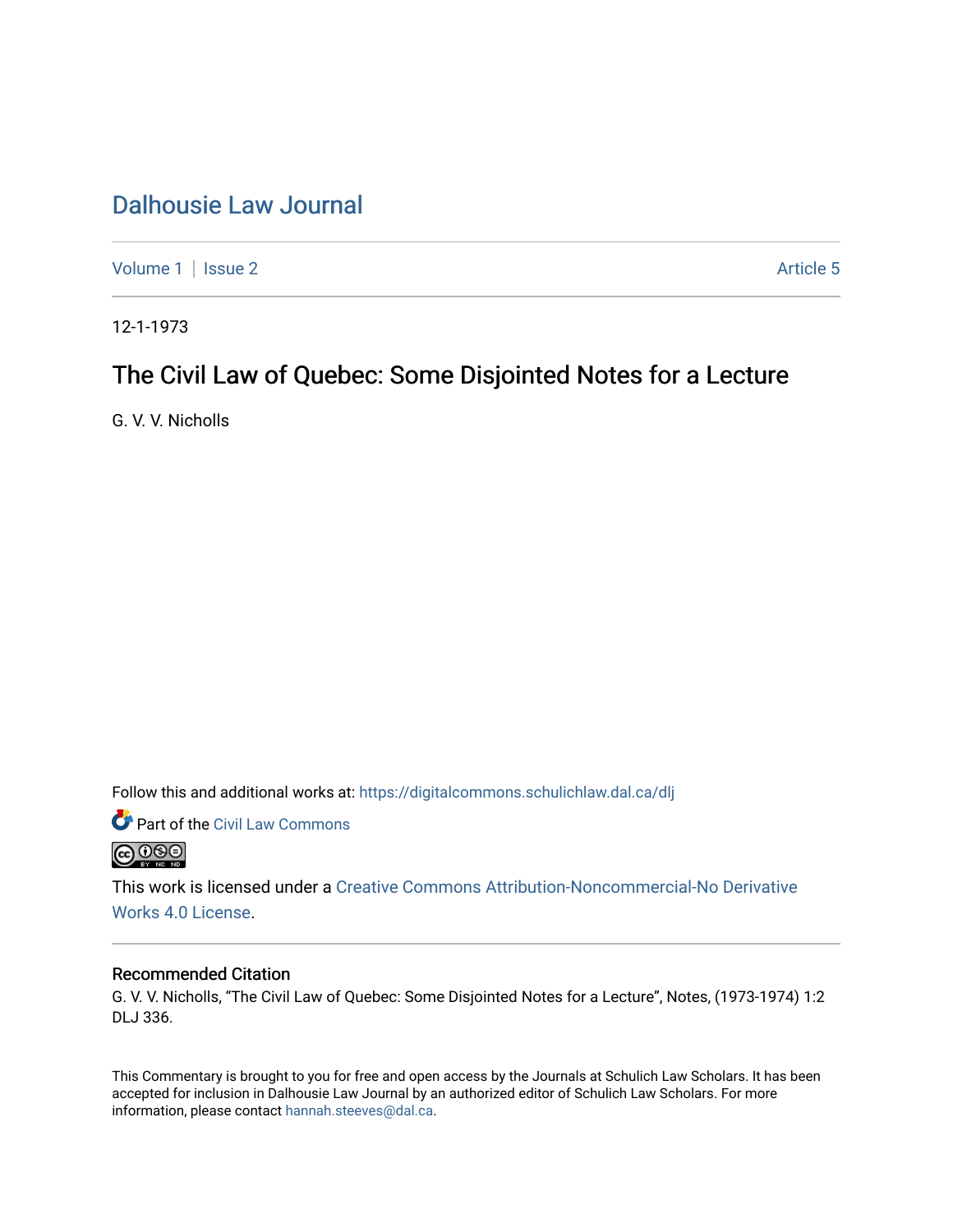## **Notes and Comments**

The Civil Law of Quebec: Some Disjointed Notes for a Lecture **G.** V. V. Nicholls, **Q.C.\***

Quebec private law, though not the public law, can be regarded as a reasonably characteristic example of that system of law known as the Civil Law, one of the world's great legal systems; and you live in the province of Prince Edward Island and I of Nova Scotia, where another of the world's great systems flourishes, the Common Law - you will notice that I say "another", not *"the* other". It is right and proper that we should attempt to familiarize ourselves with at least one other system of law besides our own, not necessarily with the detailed rules, which may or may not differ from ours, but with the approach of that other system to human problems, its method. For there is no better avenue to improved knowledge of other peoples than through their law, and no one can deny that a better understanding of French Canada in other parts of our country is badly needed.

Before I attempt to say anything about the Civil Law, as it is illustrated by the private law of Quebec, I must remind you that Quebec, like Prince Edward Island and my own Province of Nova Scotia, are constituent units in a federal state. Under

**<sup>\*</sup>G. V.** V. Nicholls, **Q.C.,** Professor of Law, Faculty of Law, Dalhousie University. The lecture was given on October 22, **1973,** to a group of undergraduate students, particularly in political science, at the University of Prince Edward Island in Charlottetown. The course in which the lecture was given is an interesting experiment in introducing students to some of the fundamental ideas of law. It is being encouraged, and where possible assisted **by** lecturers from the Faculty of Law at Dalhousie University.

This particular lecture in turn derived a good deal from some introductory lectures given **by** Professor Nicholls in a course begun at the Dalhousie Law School in **1967-68** under the name, "Aspects of Quebec Law", now "Introduction to the Private Law of Quebec". Deliberately, the course has never been described as Comparative Law, which would certainly in this case be a pretentious label. It is a half-year elective open to students in the Second and Third Years and at the moment is given in the autumn term with a written examination. Welcome assistance has been given on aspects of the course **by** lecturers from the Province of Quebec. It is not the best-attended elective offered **by** the Dalhousie Law School.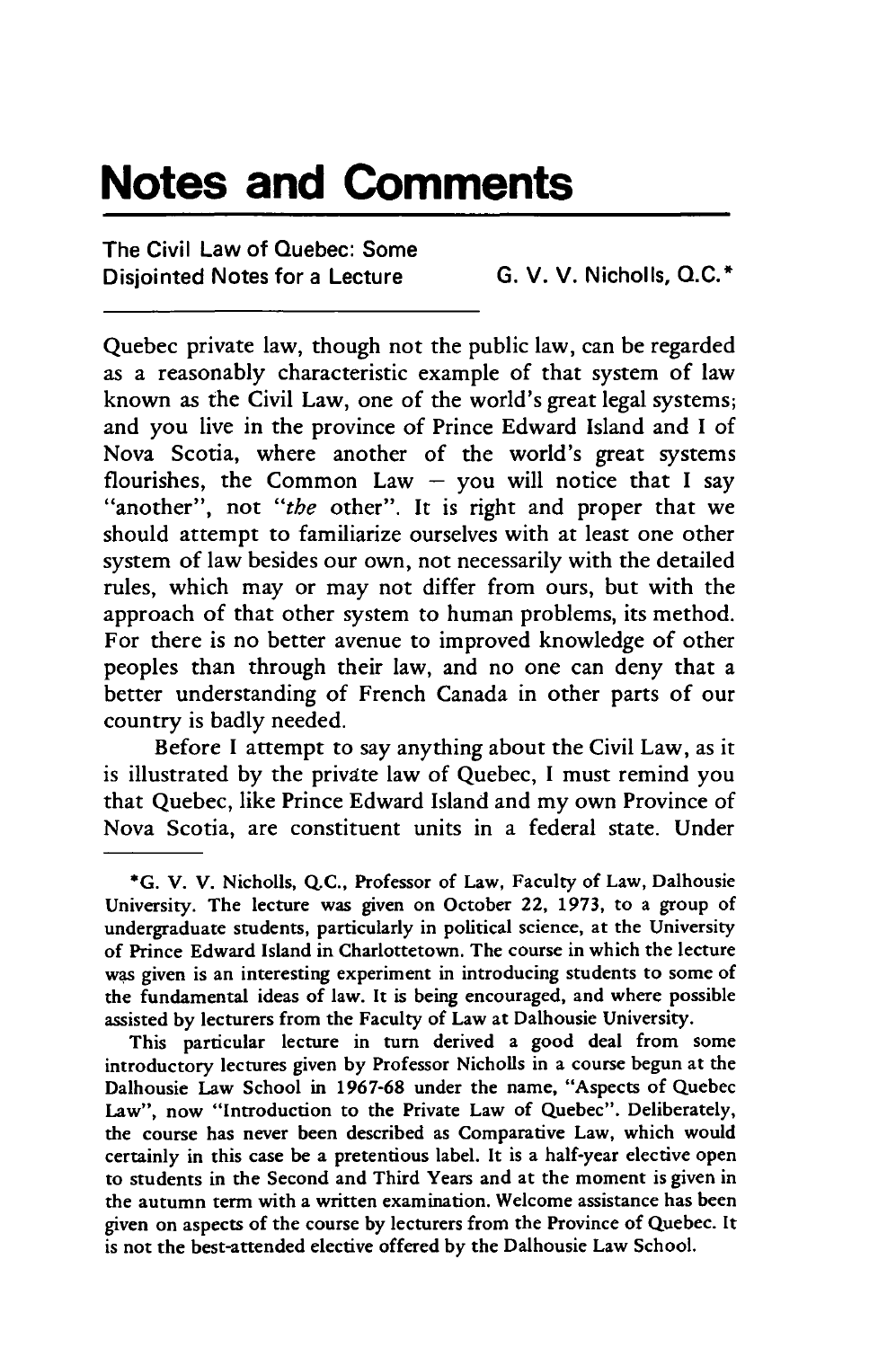section **91** of the British North America Act of 1867 "Laws for the Peace, Order, and good Government of Canada" are federal laws and common throughout the country, to Quebec as well as the Common-law provinces. More specifically, "The Regulation of Trade and Commerce", for example, "Navigation and Shipping", "Fisheries", "Bills of Exchange and Promissory Notes", "Bankruptcy", "Patents" and, most important of all perhaps, "The Criminal Law" are regulated by Dominion legislation so that the laws governing those subjects are the same in Quebec as in the other provinces. More often than not the origins of these laws are to be found in English rather than French models.

For this, and some other reasons too, it is misleading to generalize about Quebec, which is often done, and speak of it as a Civil-law province. Another example to illustrate the error is that the public as opposed to the private law of Quebec is English not French. It may not be easy to distinguish clearly between public and private law, but I should say that, as a beginning, the laws governing the administration of justice are public laws. Laws are administered in the name of the Crown and when what is now Quebec was finally ceded to Britain by the Treaty of Paris in 1763 there was of course a transfer of sovereignty. The law was now to be administered in the name not of the French, but of the British Crown, which no doubt explains why the courts in Quebec are more like British than French courts, following practices and procedures closer to those of Britain than of France. So too with the organization of the judiciary and, on the whole, the legal profession.

In what respects, then, is it correct to describe Quebec as a Civil-law Province? To return for a moment to the British North America Act, the law of the province of Quebec may differ from that of the other provinces only on "Property and Civil Rights in the Province", "Generally all Matters of a merely local or private Nature in the Province" and on those other subjects specified in the act, mainly in section 92. Quebec is constitutionally free, like all the provinces, to adopt its own, speaking loosely, "private law". In this restricted, though admittedly very important area, it is a Civil-law province. Its law of property, by way of example, of successions and wills, of contracts including sale, lease and hire, loan and partnership, of what Quebec calls "delicts and quasi-delicts" but we call "torts"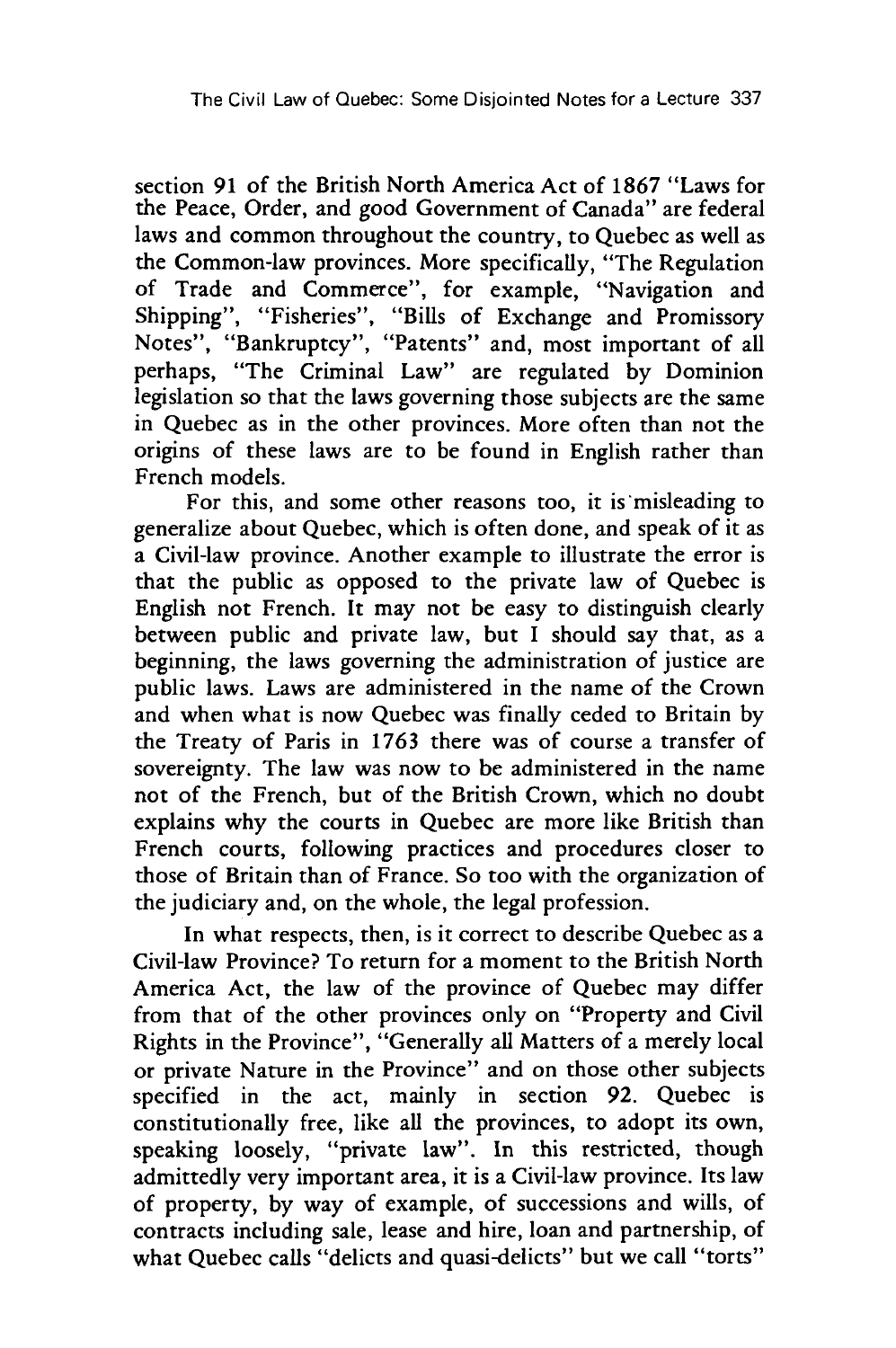is derived generally from the law of France and through it can be traced back to origins principally in the Roman law or the early "customs" of the Germanic tribes. Regarded as a whole, though, one would have to say that the law of Quebec is a hybrid.

Another indication of the hybrid nature of Quebec law is the fact that a few provisions of the Quebec Civil Code, not many, have been borrowed directly from English law. It is thus, for example, with article 984, which lays down four requisites for the validity of contracts, one of them being "A lawful cause or consideration", the term "consideration" quite unknown to the Civil Law; and with article 1206, which provides that where the Code contains no provision for the proof of facts in commercial matters, the rules of evidence laid down by the laws of England govern. One of the most interesting provisions of this sort is article 851, which permits in addition to the notarial, holograph and military wills recognized by the Civil Law a fourth category called by the article "wills made in the form derived from the laws of England", a will signed by the testator in the presence of at least two competent witnesses. The recognition of the "English will" in Quebec goes back at least as far as the Quebec Act of 1774, which in its tenth section permitted the making of wills "either according to the laws of *Canada,* or according to the forms prescribed by the laws of England".

The Civil Law, whether in France, Quebec or any of the many other areas to which its principles have been exported, is marked by system, logic, method. The Civilian likes to talk about the *ratio legis,* the "reasoning of the law", which seems to imply a sanguine belief on his part that all the world's ills can be solved by the application of human reason. The Civilian may be more likely than the Common lawyer to argue to his conclusion from analogies, less likely to isolate problems and their answers in self-contained compartments. On the other hand, the civil-law lawyer, it is probably not unfair to suggest, is less concerned with the day-to-day experience of settling disputes as they arise in practice; he is certainly less court-oriented. His reasoning tends to be conceptual, to proceed by deduction from general principles, rather than inductively like that of the more practic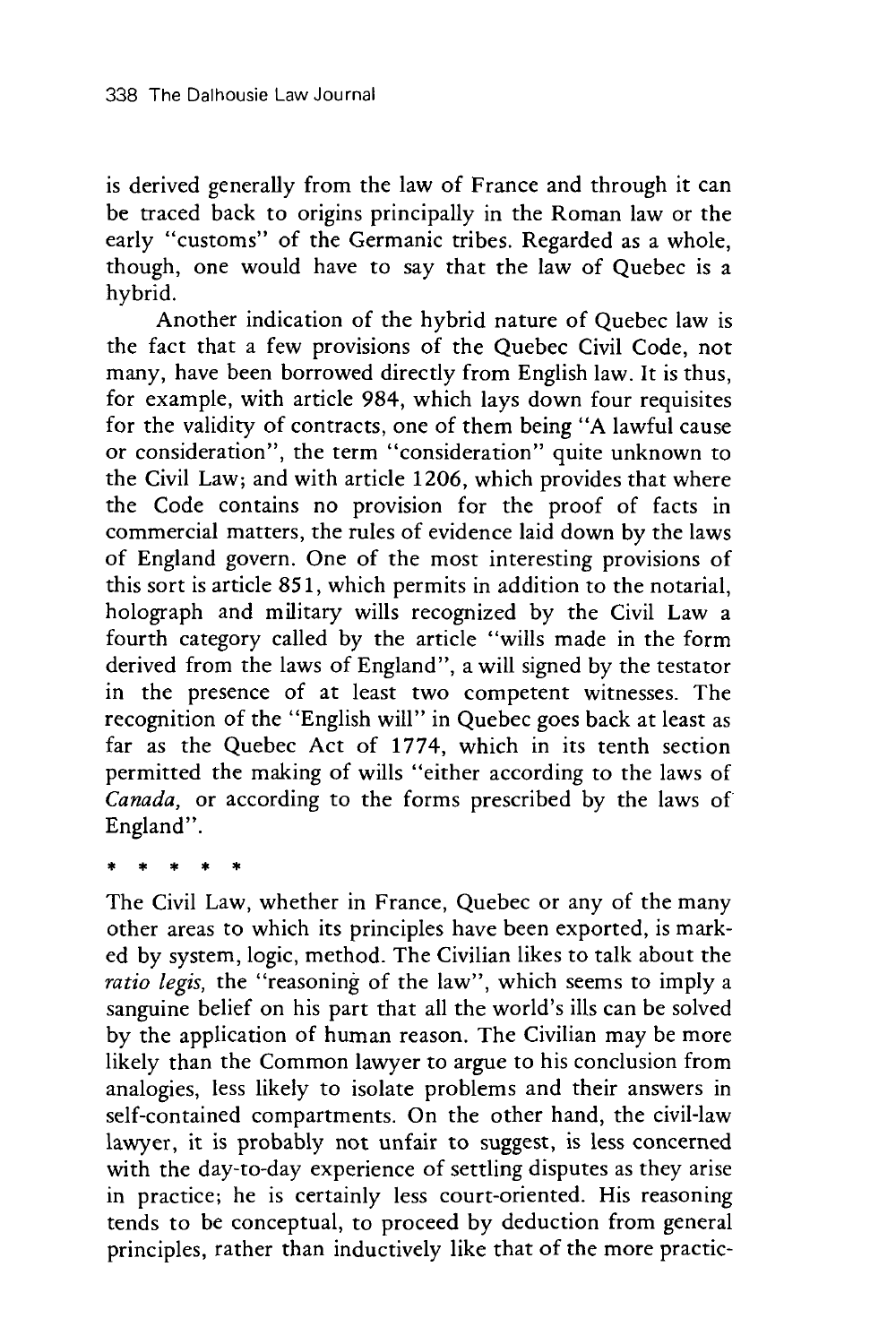ally minded Common lawyer from the particular incident. If you like alliteration, the Civilian prefers principles to precedents, the Common lawyer precedents to principles. So too of the French-speaking layman in Quebec and his mother country of France. We English-speaking Canadians will never understand Quebecers unless we grasp this difference.

Only a quick glance at the Civil Code of the Province of Quebec should demonstrate the truth of what I have just been trying to say. Look at the table of contents at the beginning of the volume, divided into "Books" - "Of Persons", "Of Property ...", "Of the Acquisition and Exercise of Rights of Property", "Commercial Law" - and then each Book into "Titles", and each Title into "Chapters", and each Chapter into "Articles", sometimes into "Sections" and "Articles". How systematic, logical, methodical the arrangement is.

If you go further and examine a few particular provisions of the Quebec Code, or its ancestor the *Code Napoleon,* you will see illustrated the Gallic predilection for principle, generality, abstraction. Although the Quebec Code does have regulatory provisions as specific as any section of an Englishman's statute  $-$  for example, article 115 ("A man cannot contract marriage before the full age of fourteen years, nor a woman before the full age of twelve years.") or article 227 ("A child born after the three hundredth day from the dissolution of the marriage is held not to be issue thereof and is illegitimate.") or article 841 ("Two or more persons cannot make a will by one and the same act, whether in favor of third persons or in favor of one another.")  $-$  the characteristic provisions of the Code are more generally phrased, more abstractly, for example:

*article 13,* "No one can by private agreement validly contravene the laws of public order and good morals";

*article* 173, "Husband and wife mutually owe each other fidelity, succor and assistance";

*article 406,* "Ownership is the right of enjoying and of disposing of things in the most absolute manner, provided that no use be made of them which is prohibited by law or by regulation";

*article 1053,* "Every person capable of discerning right from wrong is responsible for the damage caused by his fault to another, whether by positive act, imprudence, neglect or want of skill";

*article 1072,* "The debtor is not liable to pay damages when the inexecution of the obligation is caused by a fortuitous event, or by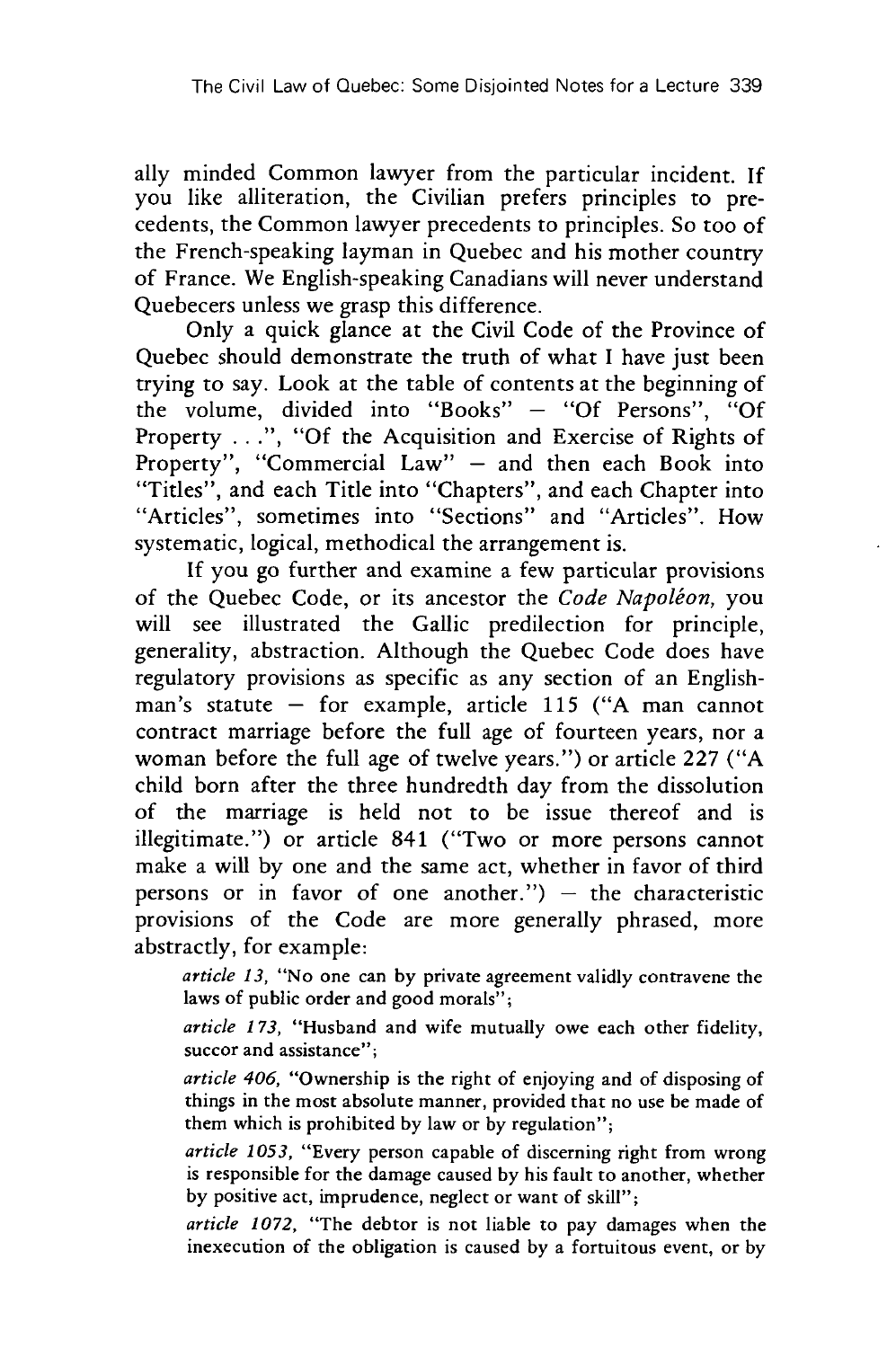irresistible force, without any fault on his part, unless he has obliged himself thereunto by the special terms of the contract";

*article* 1650, "If the lease [of a farm or rural estate] be for one year only, and, during the year, the harvest be wholly or in great part lost by a fortuitous event or by irresistible force, the lessee is discharged from his obligation for the rent in proportion to such loss";

*article 1830,* "It is essential to the contract of partnership that it should be for the common profit of the partners, each of whom must contribute to it property, credit, skill, or industry";

*article 2192,* "Possession is the detention or enjoyment of a thing or of a right which a person holds or exercises himself, or which is held or exercised in his name by another".

It is almost a commonplace, but nevertheless true, that every civilized system of law aims at achieving two objectives, which may sometimes be inconsistent: certainty and flexibility. "Certainty" is desirable because everyone should know in advance, or be able to discover, how the law will affect him if he acts or fails to act in a given way; and "Flexibility", because the law should have the capacity to adjust to meet the changing needs of the society it serves or the exceptional case that arises. For example, the ancient Hebraic rule of "Life for life, Eye for eye, tooth for tooth, hand for hand, foot for foot, Burning for burning, wound for wound, stripe for stripe" would hardly be an acceptable guide for this third quarter of the twentieth century.

These, then, are the twin aims of both the Civil Law of Quebec and the Common Law of the other provinces. The interesting thing is, though, that they tend to reach their ends by different routes. At the risk of over-simplification, the Common Law tends to seek certainty through the application of its doctrine of *stare decisis,* the binding force of precedent, to the decisions of courts of law; it may be that increasingly all the provinces are turning to statutes as a means of declaring the law but the "residual" law of the provinces other than Quebec is still the Common Law, the "unwritten law" as declared by the courts, which acknowledge as binding on them previous decisions of courts higher in the hierarchy than themselves. Common-law courts *do* make law.

Generally speaking, the principle of *stare decisis* is not recognized in France  $-$  for one thing to do so would be to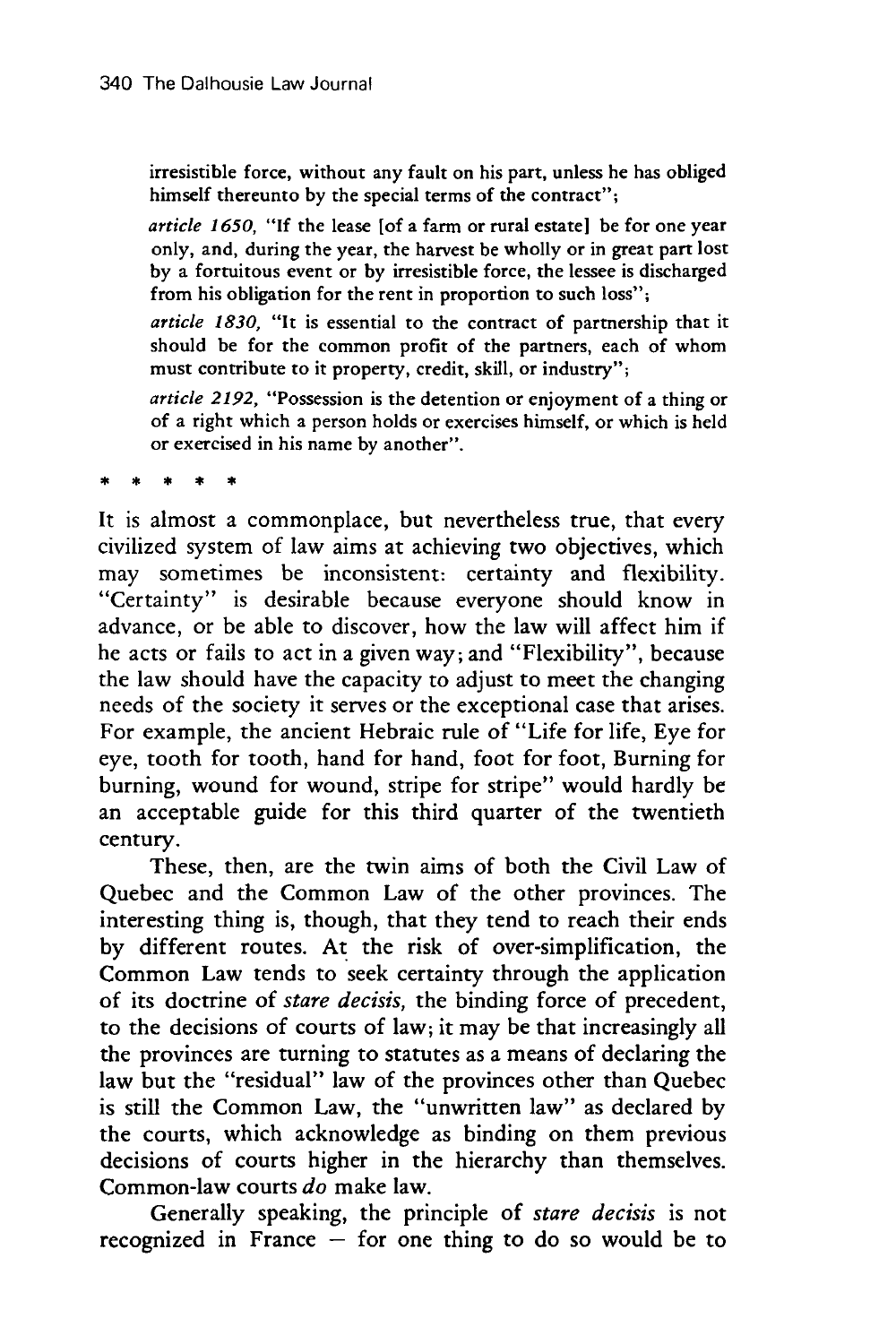acknowledge that the judges make law, which would be too great a departure from the separation of powers doctrine for Old France  $-$  nor is it accepted in the New France of Quebec. Perhaps a Quebec court will acknowledge that it must follow what is called an "established jurisprudence"  $-$  a line of cases that over the years has consistently held the same thing  $-$  but it does not concede that it must follow the single decision of a higher court, however wrong it thinks the decision is (lower courts in Quebec, it has been argued by some, ought to be prepared to follow a decision of the Judicial Committee of the Privy Council, when appeals still lay to it, or a decision of the Supreme Court of Canada, now the highest court in the country).

The certainty that is acknowledged to be a desirable aim of law is looked for in France and Quebec in a code, or codes, a code that traditionally is interpreted, even supplemented, by legal writers other than judges. It may be true that increasingly civil-law countries are referring to decisions of the courts to assist them in discovering what the law is, but there the "residual" law remains in theory "The Code" supplemented by the authors. The French go to the Code and the authors when all else fails, whereas, when everything else fails, the English turn to their courts. The works of the authors the French conveniently call *la doctrine,* whereas the case law they speak of as *la jurisprudence,* to the former of which, unlike the English, they give priority.

The two threads of code and *doctrine* are interwoven in the history of the Civil Law. Both make law, the code first and then the authors, but perhaps the writers should be mentioned first here because, as it has always seemed to me, they are an even more characteristic feature than the codes. Circulating among the class are the two volumes on *Obligations* from the published works of Pothier - Joseph Robert Pothier - the judge, teacher and above all writer on the law who lived in Orléans, south and slightly west of Paris, in the eighteenth century. Pothier lived at a time when judicial offices could be purchased and in certain circumstances inherited. He belonged to *une famille de robe* and succeeded his father as a judge when he was only twenty-one, remaining in the post for fifty-two years. It is as a writer on the law, though, that he is still remembered. In middle age he was appointed a professor at the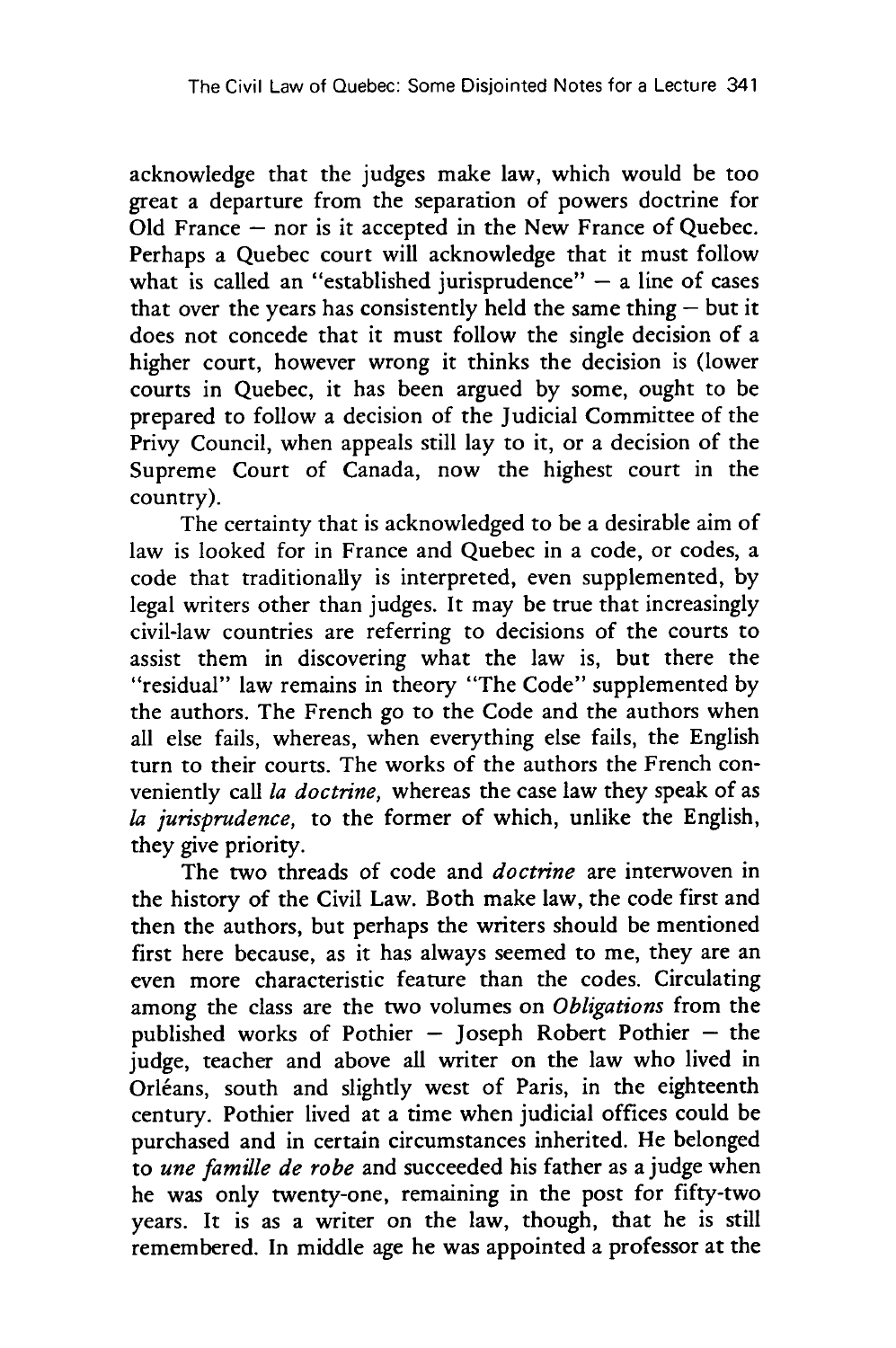University of Orléans and is reported to have said that he wrote his books for his students. Perhaps it is so, for he writes with supreme clarity, and most students like clarity. Pothier is still cited as an authority by judges and lawyers in Quebec.

The civil-law tradition of legal writing goes back in an almost unbroken line from the present day to Roman times, interrupted only, if even then, by the so-called Dark Ages from the collapse of the Roman Empire in the West in 476 A.D. to the "reception" of the Roman Law again early in the 12th century. Without apology I assert that an educated man or woman should know at least the names of some of the deities in the pantheon of the Civil Law. Here are the five who are perhaps best known from the Roman law: Papinian, Paul, Ulpian, Modestinus and Gaius. They are the five singled out by the extraordinary Law of Citations in A.D. 426 to have special authority in the Eastern Empire. Where the law was uncertain and there was conflict of opinion among these five authors, the judge was instructed to follow the opinion of the majority; if opinions were evenly divided on the question but Papinian had pronounced, his view was to prevail; only if Papinian was silent and the remaining authors evenly divided was the judge authorized to decide for himself. Contrast this extraordinary method of settling disputes by a counting of noses with what the Civilian would regard as the equally extraordinary practice, followed by many judges in England and the common-law provinces until recently, if not still, of discouraging the citation, the mentioning, of writers by counsel and, of course, never citing a writer themselves: a practice that sometimes has taken the form of suggesting that no one but a writer who has held or holds judicial office should be cited; sometimes that living authors should not be cited, apparently on the basis of some such rationalization as that a writer might always change his mind so long as he was alive; and sometimes that legal periodicals are somehow less worthy of attention than bound books. Neither system of law has a monopoly of stupidity.

The concept of codification can be traced back on the continent of Europe as far as the *doctrine*, or almost as far more than fifteen hundred years. In this lecture we need not concern ourselves with anything older than the *Corpus juris civilis* of the Emperor Justinian, compiled at Byzantium, later called Constantinople and now Istanbul. The most important of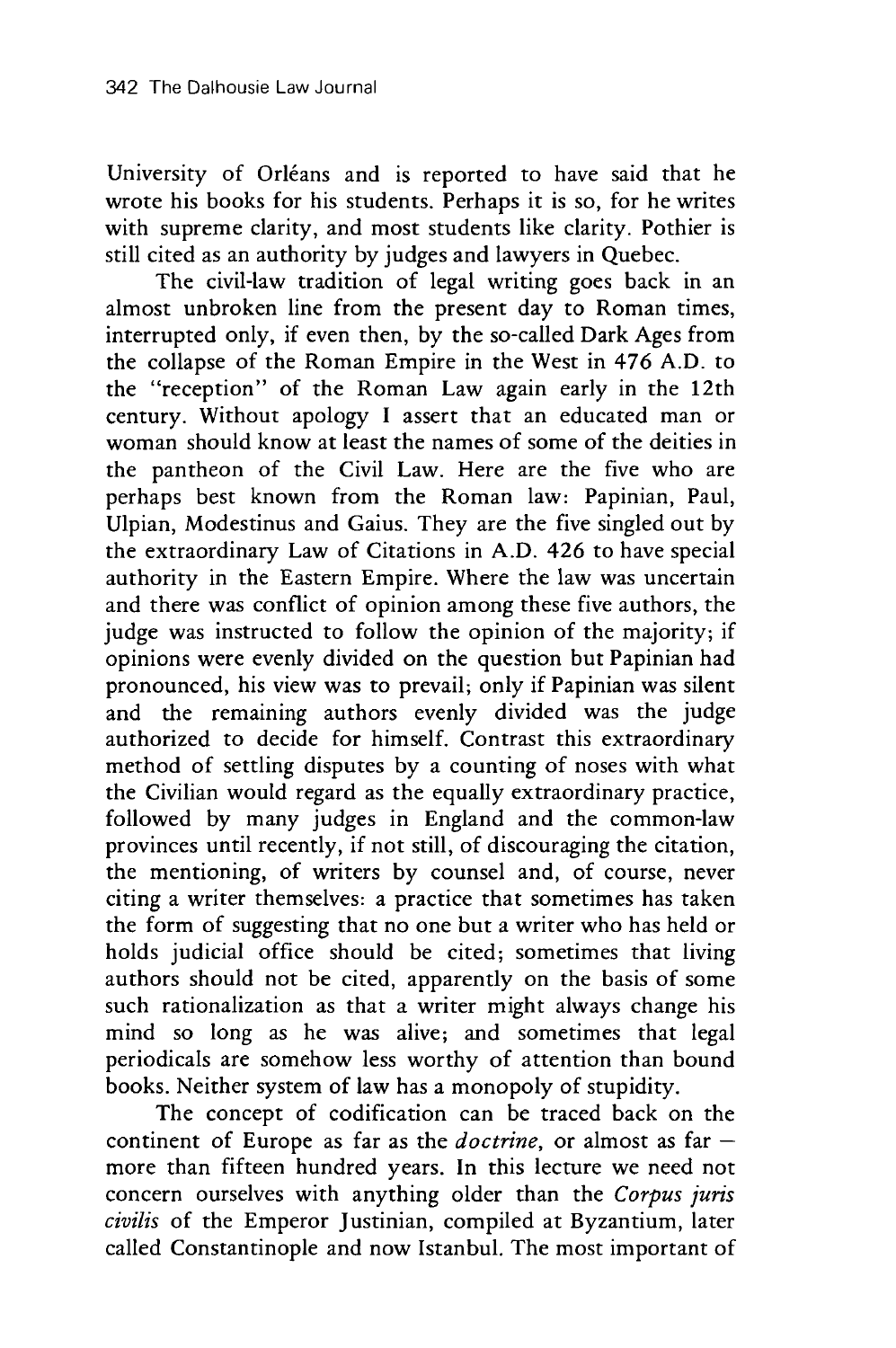the four parts of the *Corpus juris* is the Digest, or Pandects, and it was completed in the extraordinarily short period of three years from 530 to 533 A.D. It is a freely edited collection of excerpts from thirty-nine earlier writers on the Roman law arranged in some sort of rough order, but hardly systematically.

Possibly by modern standards the Digest ought not, strictly speaking, to be called a code at all. On the other hand, it was in writing like a code, not "unwritten" in the sense of the Common Law. Like a modern code, it received its binding authority from legislation, in the case of the Digest from the Emperor. And, like a code, it purported to consolidate in one place all the law in force at the time over a wide field; indeed Justinian had the temerity to forbid further commentaries on the passages in the Digest, an attempt that was almost inevitably doomed to failure, for the doctrinal writers went to work almost immediately. Finally, Justinian's commissioners did make some attempt to improve, to reform, the existing law.

In the 16th, 17th and 18th centuries the *doctrine* flourished in France, as indeed it does to this day. Roman law, even after its reception at the beginning of the 12th century, was never applied to the same degree in the northern part of France as it was in the southern, in what has somewhat misleadingly been called the *pays de droit coutumier* to the same degree as in the *pays de droit écrit*, but there were doctrinal writers in both, sometimes writing on the Roman law, sometimes on the customary law, and sometimes on both: on the Roman law for example, to continue the name dropping, Cujas (1522-1590) and Domat (1625-1695); on the customary law, Dumoulin (1500-1566) and D'Argentré (1519-1590); all culminating in the master of both systems, to whom I have already referred, Pothier. Not so many years after his death, Pothier's works were to become most influential sources in the drafting of the *Code Napoléon* of 1804, which in turn was to be the model for the Civil Code of Lower Canada of 1866.

Scholars like these, not to mention later ones like Aubry et Rau, F. Laurent, G. Baudry-Lacantinerie, Marcel Planiol, Georges Ripert, Henri Capitant, René Savatier, the Mazeauds, Jean Carbonnier, and so on and so on, probably enjoy a prestige in France at least as high as that of judges of the highest courts, the *Cour de Cassation* and the *Conseil d'Etat.* Influenced partly by attitudes in neighbouring provinces, Quebec can hardly be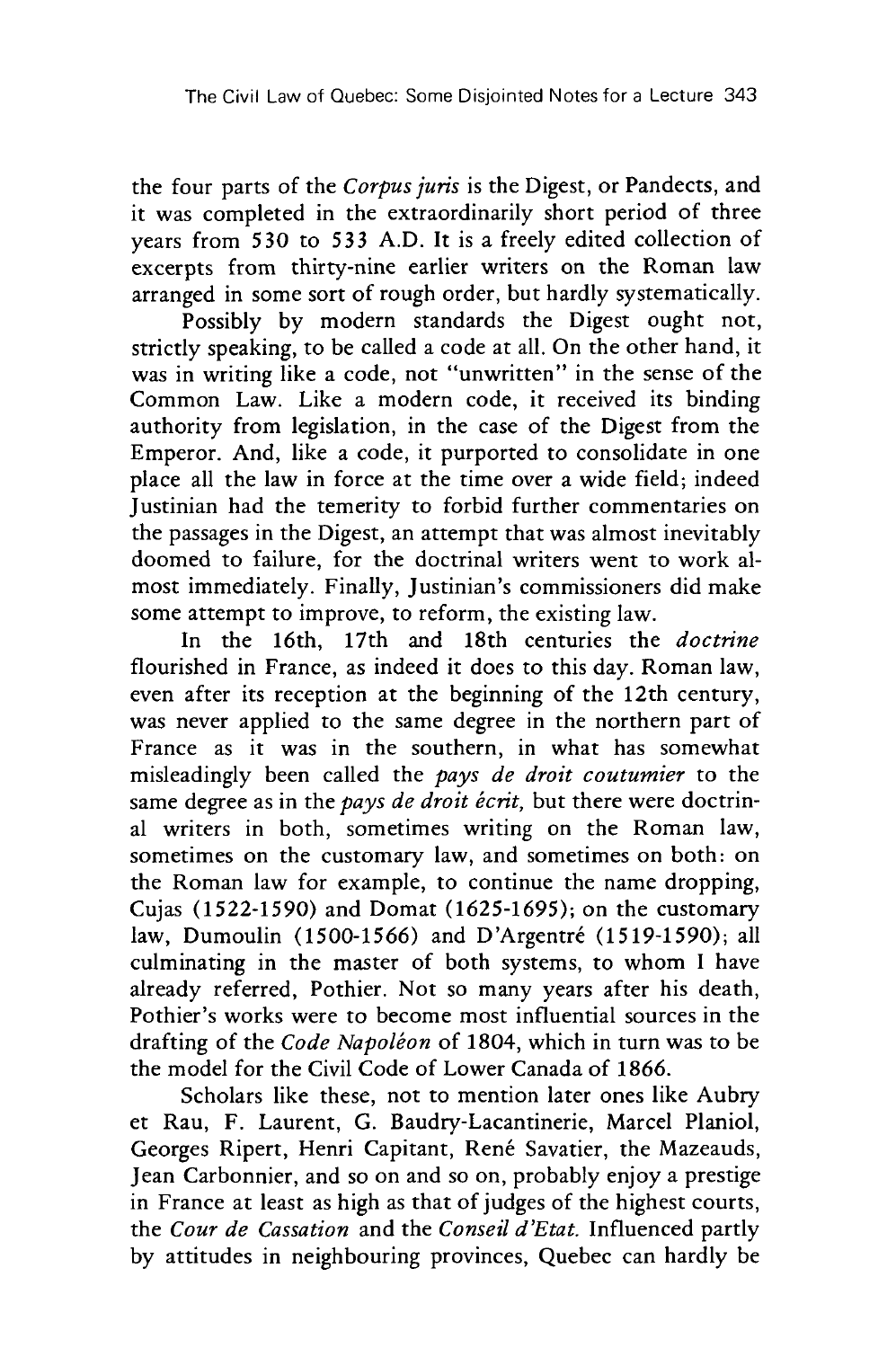said to regard its legal writers quite as highly, though there have been, and are, some distinguished ones.

It may be thought that the prevalence of customary law in the northern half of France up to the Revolution at the end of the 18th century suggests something less than enthusiasm for codification, but the fact is quite the opposite I think. The *coutumes,* of which it is reckoned there were sixty major ones and something like 300 local ones in France at the time of the Revolution, admittedly had their origins in unwritten customs of the Germanic tribes, as the term *coutume,* custom, implies, but under royal prodding from the early sixteenth century they were progressively reduced to writing, to "codes" in spite of the name. The Custom of Paris, for example, had been reduced to writing by 1510 and revised by 1580, so that by the Cession of New France to Britain it had been in codified form for almost 200 years. True, the Custom of Paris did not cover the whole of the private law  $-$  it did not deal with the law of Obligations, for example, including contracts or delictual responsibility, and there were other important omissions  $-$  but my point is that the inhabitants of France, Old and New, from whatever part of the country they came, were thoroughly familiar with codes, and the techniques of using them, long before what is now Quebec had been ceded to Britain.

The time may now have arrived to say a little about the law in force in New France before the surrender of Quebec and Montreal in 1759-1760 and the final cession of the country (much more extensive by the way than the present province of Quebec) to the British Crown by the Treaty of Paris in 1763. Very briefly, that law was the Custom of Paris, or at least the part of it regarded as appropriate to the colony, which from 1663 had been formally in force. Also in force were edicts and at least some of the royal ordinances of Louis XIV and Louis XV and judgments of the King's Council, together with ordinances and other regulations of the administrative authorities in the colony and the judgments of the local courts. The French authors, so far as their works were available, must also have been used.

After the Conquest, and even for some years following the Treaty of Paris, much uncertainity existed about the system of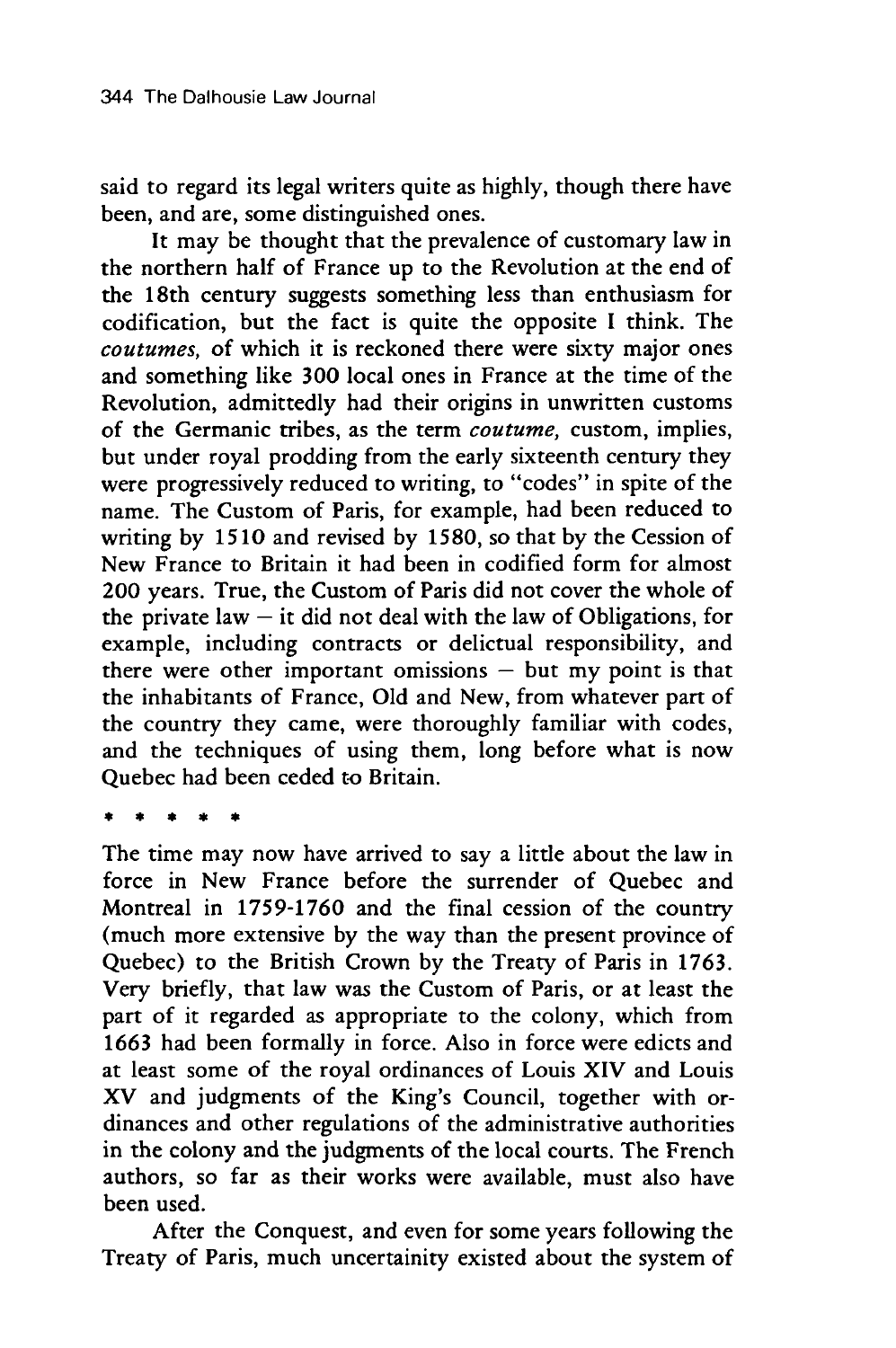law, whether English or French, to prevail in Britain's new colony. The matter was settled by the Quebec Act of 1774, an Imperial statute, which provided that "in all matters of controversy, relative to property and civil rights, resort shall be had to the laws of *Canada,* as the rule for the decision of the same". As to the criminal law, the act went on that "whereas the certainty and lenity of the criminal law of England, and the benefits and advantages resulting from the use of it, have been sensibly felt by the inhabitants, from an experience of more than nine years, during which it has been uniformly administered, . **.** . the same shall continue to be administered, and shall be observed as law in the province of *Quebec,* as well in the description and quality of the offence, as in the method of prosecution and trial". So the position was much the same under the Quebec Act as it now is under the British North America Act.

By the 1850's the complexity and uncertainty of the law, partly the result of the diversity of sources, had grown very great in Quebec, which in 1791 had been separated from what is now Ontario, and then reunited again, at least partially. In 1857 an act of the united province of Canada provided for the codification of the laws of Lower Canada "upon the same general plan" and with "the like amount of detail" as the *Code Civil* in France. The Commissioners appointed to the task were to reduce into one code the laws "which relate to Civil Matters and are of a general and permanent character, whether they relate to Commercial Cases or to those of any other nature". They were further instructed to "embody therein such provisions only as they shall hold to be then actually in force, and they shall give the authorities on which they believe them to be so; they may suggest such amendments as they shall think desirable, but shall state such amendments separately and distinctly, with the reasons on which they are founded". The code came into effect in 1866.

Why does the Common lawyer when faced with a legal problem tend to turn first for a solution to his cases, and the Civilian to his code and the authors? Perhaps the only explanation is to be found in the accidents of history. A basic tenet of the policy of William the Conqueror, a strong administrator, and most of his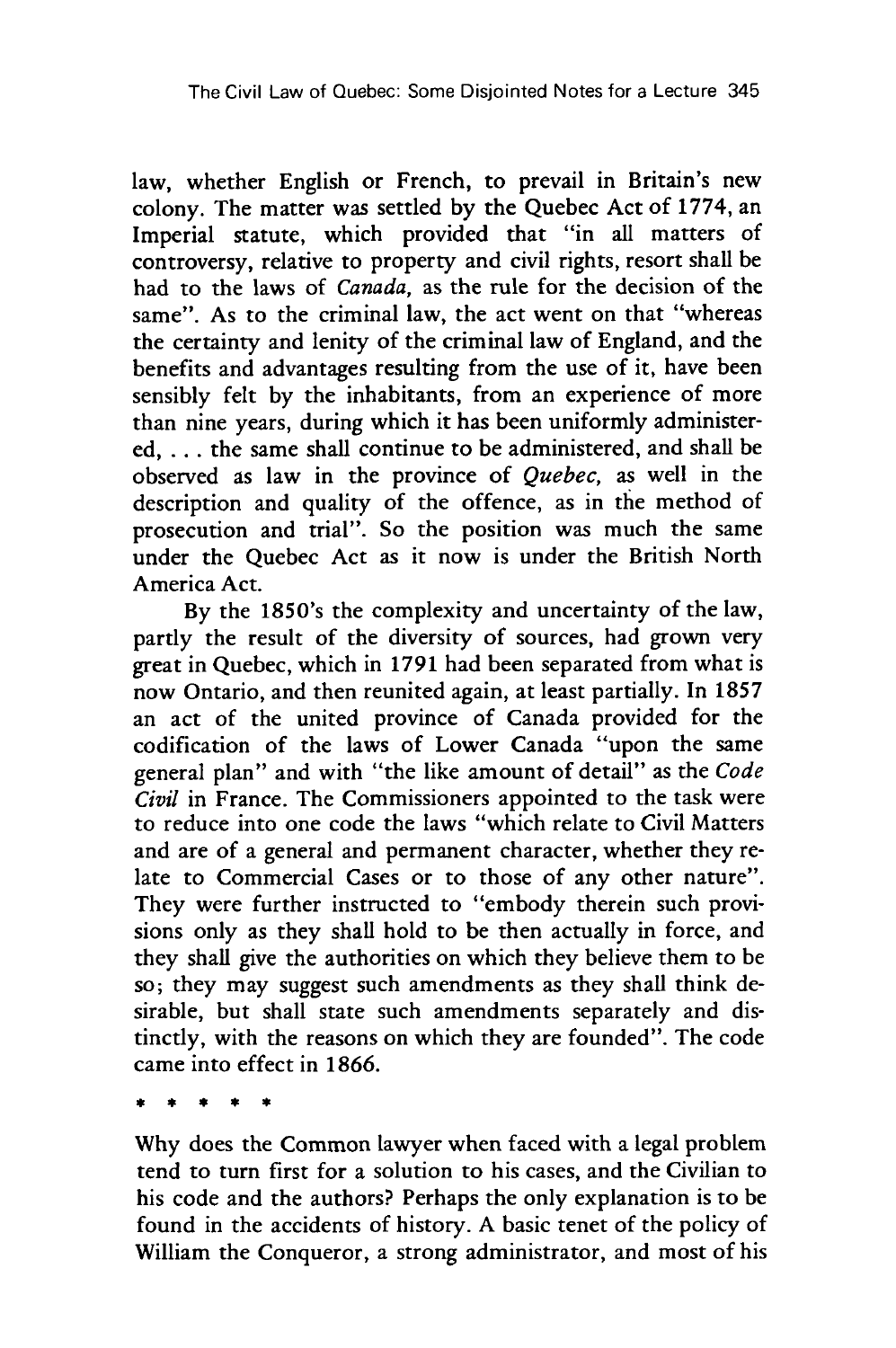Norman successors was the unification of the country under a centralized authority. No doubt the administration of justice was consciously used by them to further this policy at the expense of the various local courts, like the courts of the county and the hundred and the manorial courts. At first the royal justice was presumably dispensed by the King himself and his immediate advisers as he travelled constantly about the kingdom. Later it came to be administered by royal justices whose headquarters were at Westminster but who went out on regular circuit to the assize towns. In some such way as this the Common Law was formed, the law *common* to the whole kingdom.

The contrast with France is striking. In spite of the unifying influence of the Roman law, the impact of which was much greater in France, especially in the southern part, than in Britain, there was little uniformity in the law of different parts of France until the French Revolution. The monarch was always weaker and the feudal lords more powerful in France. The *coutumes* and the provincial *parlements,* jealous of their prerogatives (incidentally they were courts rather than legislatures), were influences working towards fragmentation, legally speaking as well as politically. Voltaire's often-quoted remark that the traveller in France changed his law as often as he changed his horse had an element of truth as well as hyperbole. In these circumstances it is consistent with his history that the Common lawyer should look to the courts for his solutions; the Civilian instinctively turns elsewhere.

Of course there have been articulate apostles of codification in common-law countries too, but I wonder whether they are right, right if what is meant by "codification" is the kind of thoroughgoing summation of all the law in a wide area that is represented by the Civil Codes of France and Quebec. Statutes codifying the law on some narrower subject like the federal Bills of Exchange Act, or the provincial Sale of Goods Acts, or the uniform acts drafted by the Conference of the Commissioners on Uniformity of Legislation in Canada are another matter. But the instinct of most Common lawyers that makes them indifferent, if not opposed, to any codification on a broader scale seems to me to be sound. Codification on this level can never be made to work in the absence of the conditions for its success that are present in the countries where it has flourished,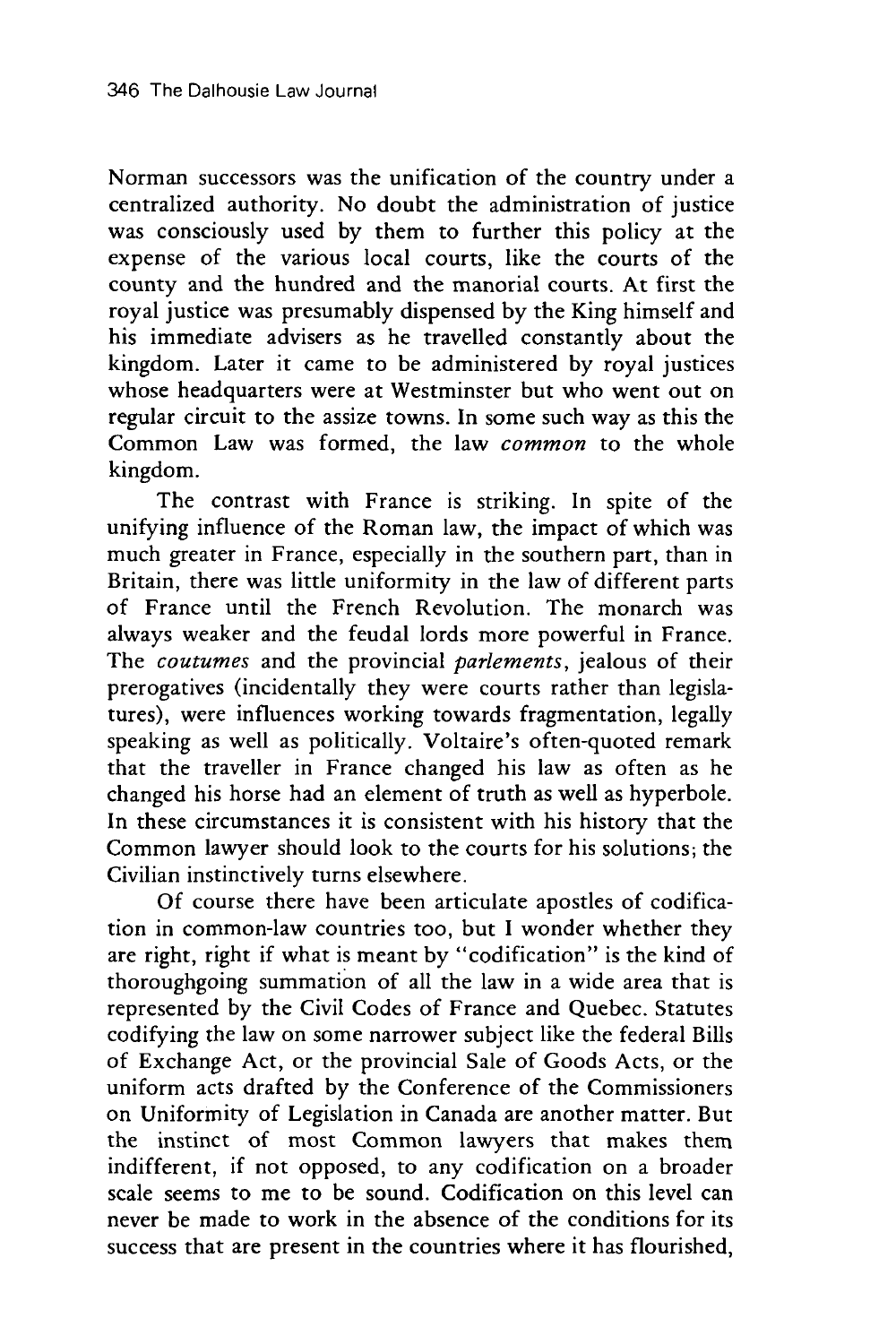notably an active fraternity of authors whose words will be listened to with respect by men of affairs, and the absence of any strict doctrine of binding precedent.

Codes, like the Common Law, have their advantages and disadvantages. An advantage, though perhaps one that becomes less obvious as the code grows older, must be that it gathers together under one cover all the mass of laws, whether statute, doctrinal or case, on the subject matter it deals with, and into the mass introduces some order. I think, by way of contrast, of the description by a distinguished contemporary lawyer in England of his law as "a welter of confusion", thus echoing Tennyson's lines of a century ago:

"Mastering the lawless science of our law,

That codeless myriad of precedent,

That wilderness of single instances,

Thro' which a few, by wit or fortune led,

May beat a pathway out to wealth and fame."

Convenience of use is the characteristic that makes codes popular with ordinary people and law students, if not with lawyers, who as a race tend to be conservative.

On the other hand, the criticism is often directed against codes by lawyers trained in the Common Law that a code attempts artificially to squeeze the law into a formal and rigid framework, a characteristic that is particularly unfortunate at a time of rapid social change. A code, it is said, is drafted at a particular moment of history and so reflects inevitably the attitudes of its period **-** in the case of the French and Quebec codes, an approach, for example, of Christian individualism. Unquestionably, once they are given the force of law, codes are difficult to alter. But then what is to be said of an outmoded rule of the Common Law under a regime of binding precedents? Weighed in the scales of the Blind Goddess of Justice, which system has the advantage here?

Much of this lecture has been concerned with the first of the twin objectives of civilized legal systems, Certainty, about which it is easier to find tangible things to say than about the second, Flexibility. About this I have a few remaining things to add now. Both the Civil- and Common-law systems have evolved methods of permitting development to meet new social condi-